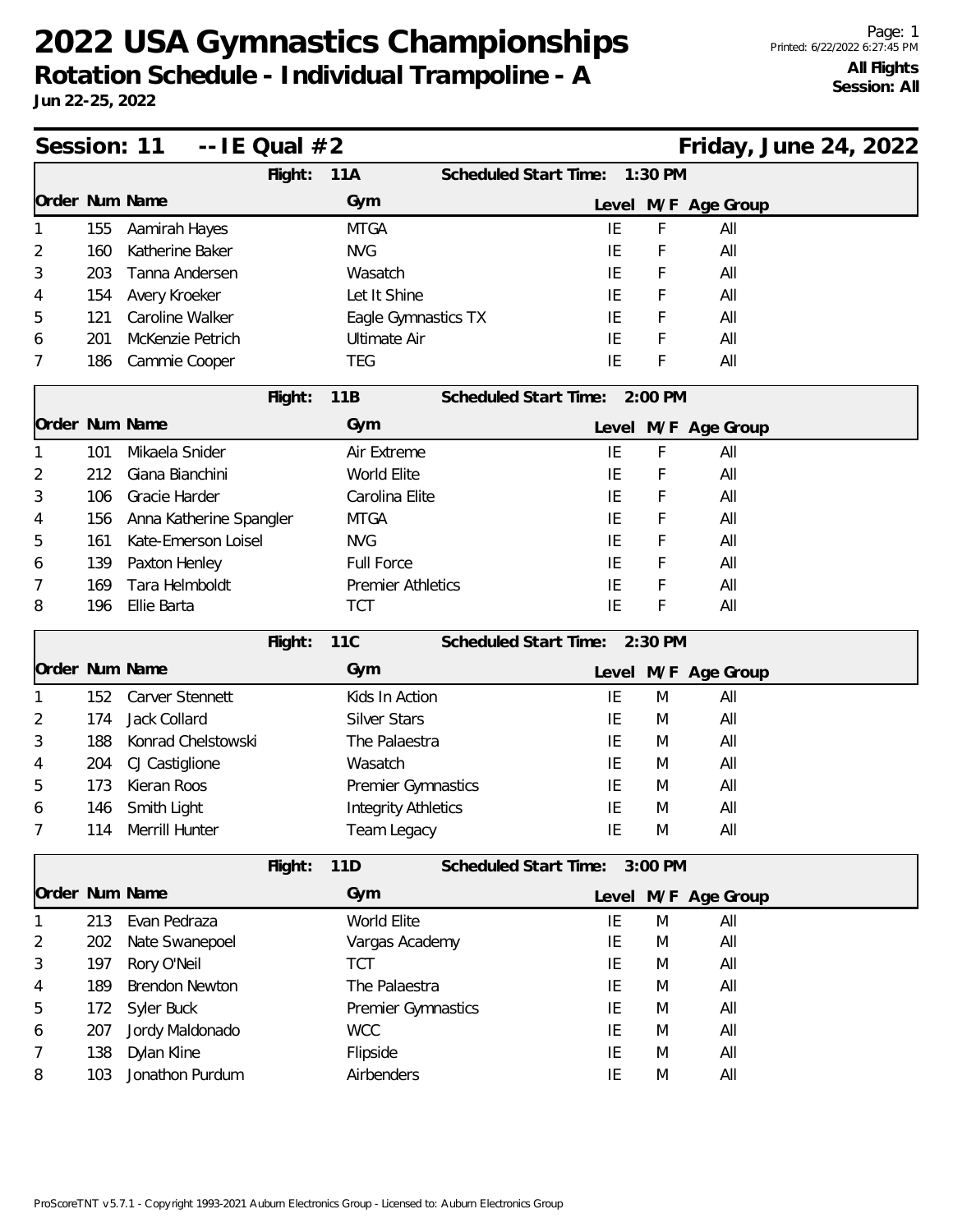## **2022 USA Gymnastics Championships Rotation Schedule - Individual Trampoline - A**

**Jun 22-25, 2022**

| Session: $12 - S$ R Qual $#2$ |     |                   |         |                            | Friday, June 24, 2022            |
|-------------------------------|-----|-------------------|---------|----------------------------|----------------------------------|
|                               |     |                   | Flight: | 12A                        | Scheduled Start Time: 6:00 PM    |
| Order Num Name                |     |                   |         | Gym                        | Level M/F Age Group              |
|                               | 191 | Nicole Ahsinger   |         | T&T Express                | F<br><b>SR</b><br>All            |
| 2                             | 158 | Trinity Van Natta |         | <b>MTGA</b>                | SR.<br>All<br>F                  |
|                               |     |                   | Flight: | 12B                        | Scheduled Start Time: 6:30 PM    |
| Order Num Name                |     |                   |         | Gym                        | Level M/F Age Group              |
|                               | 130 | Michelle Sherman  |         | <b>ETA</b>                 | F<br>SR.<br>All                  |
| 2                             | 193 | Sarah Webster     |         | T&T Express                | <b>SR</b><br>F<br>All            |
|                               |     |                   | Flight: | 12C                        | Scheduled Start Time: 7:00 PM    |
| Order Num Name                |     |                   |         | Gym                        | Level M/F Age Group              |
|                               | 195 | Peyton Brown      |         | Tumble Tech                | F<br><b>SR</b><br>All            |
| 2                             | 157 | Maia Amano        |         | <b>MTGA</b>                | <b>SR</b><br>All<br>F            |
|                               |     |                   | Flight: | 12D                        | Scheduled Start Time:<br>7:30 PM |
| Order Num Name                |     |                   |         | Gym                        | Level M/F Age Group              |
|                               | 128 | Ava Hernando      |         | <b>ETA</b>                 | F<br>All<br>SR                   |
| 2                             | 134 | Jessica Stevens   |         | <b>Fairland Gymnastics</b> | <b>SR</b><br>All<br>F            |